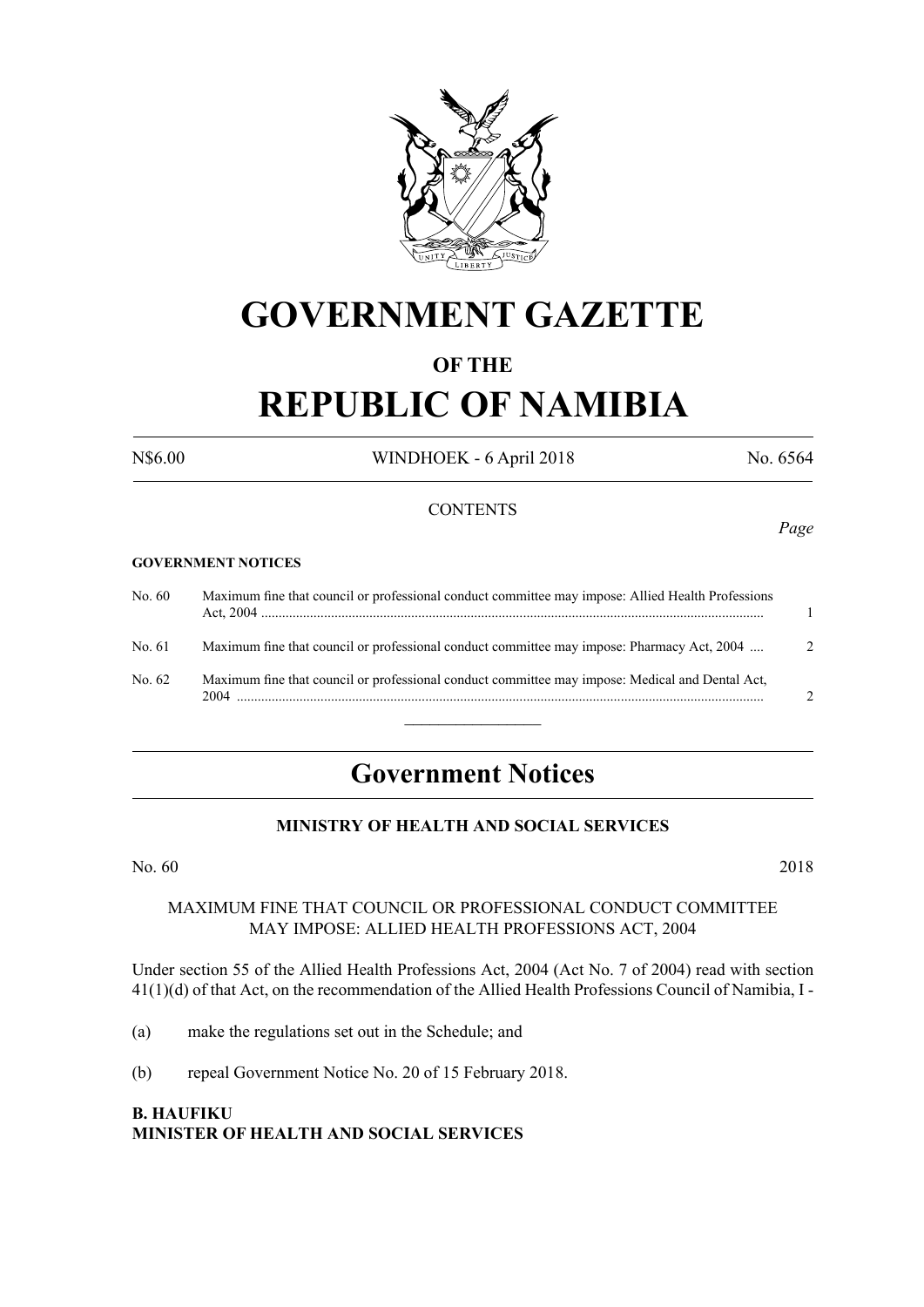#### **SCHEDULE**

#### **Definitions**

**1.** In these regulations a word or expression to which a meaning has been assigned in the Act has that meaning and, unless the context indicates otherwise -

"the Act" means the Allied Health Professions Act, 2004 (Act No. 7 of 2004).

#### **Maximum fine that may be imposed by Council or professional conduct committee**

**2.** Under section 41(1)(d) of the Act, the Council or the professional conduct committee may impose a fine not exceeding the amount of N\$200,000.00 per charge.

### **MINISTRY OF HEALTH AND SOCIAL SERVICES**

 $\frac{1}{2}$ 

#### No. 61 2018

### MAXIMUM FINE THAT COUNCIL OR PROFESSIONAL CONDUCT COMMITTEE MAY IMPOSE: PHARMACY ACT, 2004

Under section 66 of the Pharmacy Act, 2004 (Act No. 9 of 2004) read with section  $50(1)(d)$  of that Act, on the recommendation of the Pharmacy Council of Namibia, I -

(a) make the regulations set out in the Schedule; and

(b) repeal Government Notice No. 22 of 15 February 2018.

### **B. HAUFIKU MINISTER OF HEALTH AND SOCIAL SERVICES**

#### **SCHEDULE**

#### **Definitions**

**1.** In these regulations a word or expression to which a meaning has been assigned in the Act has that meaning and, unless the context indicates otherwise -

"the Act" means the Pharmacy Act, 2004 (Act No. 9 of 2004).

#### **Maximum fine that may be imposed by Council or professional conduct committee**

**2.** Under section 50(1)(d) of the Act, the Council or the professional conduct committee may impose a fine not exceeding the amount of N\$200,000.00 per charge.

 $\frac{1}{2}$ 

### **MINISTRY OF HEALTH AND SOCIAL SERVICES**

No. 62 2018

#### MAXIMUM FINE THAT COUNCIL OR PROFESSIONAL CONDUCT COMMITTEE MAY IMPOSE: MEDICAL AND DENTAL ACT, 2004

Under section 59 of the Medical and Dental Act, 2004 (Act No. 10 of 2004) read with section 42(1) (d) of that Act, on the recommendation of the Medical and Dental Council of Namibia, I -